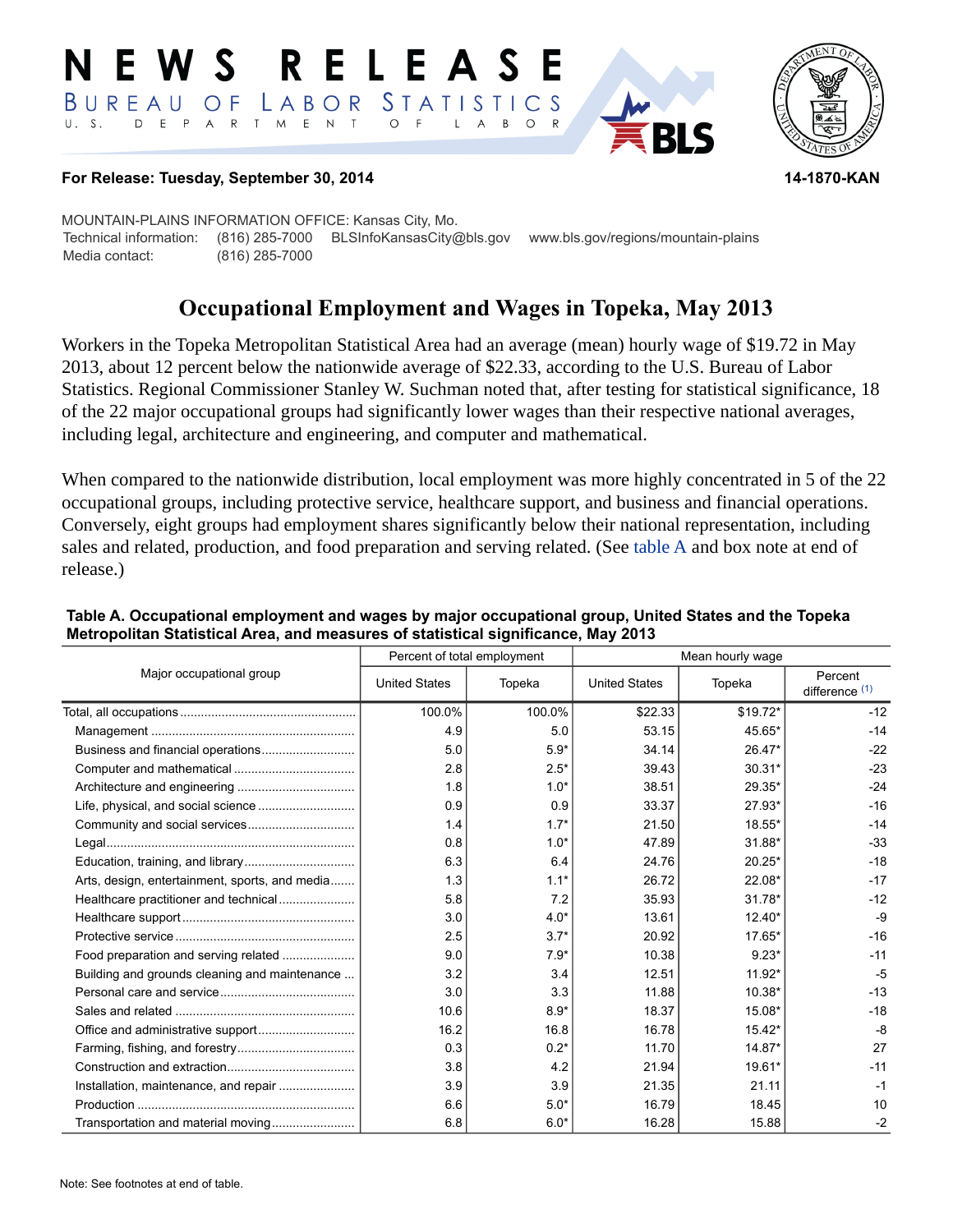Footnotes:

<span id="page-1-0"></span>(1) A positive percent difference measures how much the mean wage in Topeka is above the national mean wage, while a negative difference reflects a lower wage.

\* The percent share of employment or mean hourly wage for this area is significantly different from the national average of all areas at the 90-percent confidence level.

One occupational group—business and financial operations—was chosen to illustrate the diversity of data available for any of the 22 major occupational categories. Topeka had 6,400 jobs in business and financial operations, accounting for 5.9 percent of local area employment, significantly higher than the 5.0-percent share nationally. The average hourly wage for this occupational group locally was \$26.47, measurably below the national wage of \$34.14.

With employment of 1,190, accountants and auditors was one of the largest occupations within the business and financial operations group, as were human resources specialists (450) and management analysts (440). Among the higher paying jobs were logisticians with mean hourly wages of \$32.13. At the lower end of the wage scale were tax examiners and collectors, and revenue agents (\$18.17). (Detailed occupational data for business and financial operations are presented in table 1; for a complete listing of detailed occupations available go to [www.bls.gov/oes/current/oes\\_45820.htm](https://www.bls.gov/oes/current/oes_45820.htm).)

Location quotients allow us to explore the occupational make-up of a metropolitan area by comparing the composition of jobs in an area relative to the national average. (See [table 1.](#page-3-0)) For example, a location quotient of 2.0 indicates that an occupation accounts for twice the share of employment in the area than it does nationally. In the Topeka Metropolitan Statistical Area, above average concentrations of employment were found in some of the occupations within the business and financial operations group. For instance, tax examiners and collectors, and revenue agents were employed at 4.7 times the national rate in Topeka, and logisticians, at 1.9 times the U.S. average. On the other hand, management analysts had a location quotient of 1.0 in Topeka, indicating that this particular occupation's local and national employment shares were similar.

These statistics are from the Occupational Employment Statistics (OES) survey, a federal-state cooperative program between BLS and State Workforce Agencies, in this case, the Kansas Department of Labor.

## **Note**

OES wage and employment data for the 22 major occupational groups in the Topeka Metropolitan Statistical Area were compared to their respective national averages based on statistical significance testing. Only those occupations with wages or employment shares above or below the national wage or share after testing for significance at the 90-percent confidence level meet the criteria.

Note: A value that is statistically different from another does not necessarily mean that the difference has economic or practical significance. Statistical significance is concerned with the ability to make confident statements about a universe based on a sample. It is entirely possible that a large difference between two values is not significantly different statistically, while a small difference is, since both the size and heterogeneity of the sample affect the relative error of the data being tested.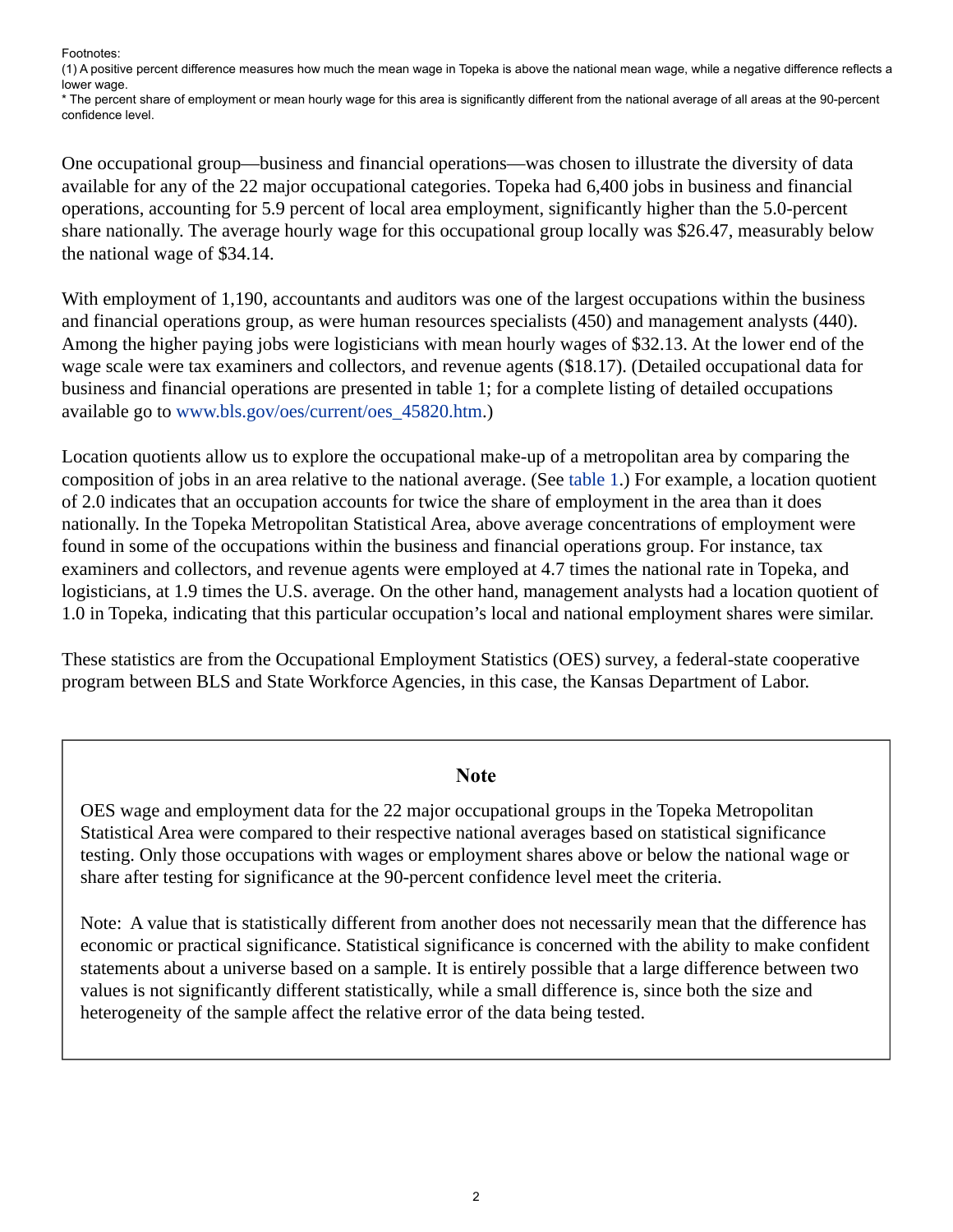# **Technical Note**

The Occupational Employment Statistics (OES) survey is a semiannual mail survey measuring occupational employment and wage rates for wage and salary workers in nonfarm establishments in the United States. Guam, Puerto Rico, and the Virgin Islands are also surveyed, but their data are not included in the national estimates. OES estimates are constructed from a sample of about 1.2 million establishments. Forms are mailed to approximately 200,000 sampled establishments in May and November each year for a 3-year period. May 2013 estimates are based on responses from six semiannual panels collected in May 2013, November 2012, May 2012, November 2011, May 2011, and November 2010. The overall national response rate for the six panels is 75.3 percent based on establishments and 71.6 percent based on employment. The sample in the Topeka Metropolitan Statistical Area included 1,425 establishments with a response rate of 74 percent. For more information about OES concepts and methodology, go to [www.bls.gov/news.release/ocwage.tn.htm.](https://www.bls.gov/news.release/ocwage.tn.htm)

The OES survey provides estimates of employment and hourly and annual wages for wage and salary workers in 22 major occupational groups and 821 detailed occupations for the nation, states, metropolitan statistical areas, metropolitan divisions, and nonmetropolitan areas. In addition, employment and wage estimates for 94 minor groups and 458 broad occupations are available in the national data. OES data by state and metropolitan/nonmetropolitan area are available from [www.bls.gov/oes/current/oessrcst.htm](https://www.bls.gov/oes/current/oessrcst.htm) and [www.bls.gov/](https://www.bls.gov/oes/current/oessrcma.htm) [oes/current/oessrcma.htm,](https://www.bls.gov/oes/current/oessrcma.htm) respectively.

The May 2013 OES estimates are based on the 2010 Standard Occupational Classification (SOC) system and the 2012 North American Industry Classification System (NAICS). Information about the 2010 SOC is available on the BLS website at [www.bls.gov/soc](https://www.bls.gov/soc) and information about the 2012 NAICS is available at [www.bls.gov/bls/naics.htm.](https://www.bls.gov/bls/naics.htm)

# **Area definitions**

The substate area data published in this release reflect the standards and definitions established by the U.S. Office of Management and Budget.

The **Topeka, Kans. Metropolitan Statistical Area** includes Jackson, Jefferson, Osage, Shawnee, and Wabaunsee Counties.

## **Additional information**

OES data are available on our regional web page at [www.bls.gov/regions/mountain-plains/home.htm](http://www.bls.gov/regions/mountain-plains/home.htm). Answers to frequently asked questions about the OES data are available at [www.bls.gov/oes/oes\\_ques.htm.](https://www.bls.gov/oes/oes_ques.htm) Detailed technical information about the OES survey is available in our Survey Methods and Reliability Statement on the BLS website at [www.bls.gov/oes/2013/may/methods\\_statement.pdf](https://www.bls.gov/oes/2013/may/methods_statement.pdf). Information in this release will be made available to sensory impaired individuals upon request – Voice phone: 202-691-5200; Federal Relay Service: 1-800-877-8339.